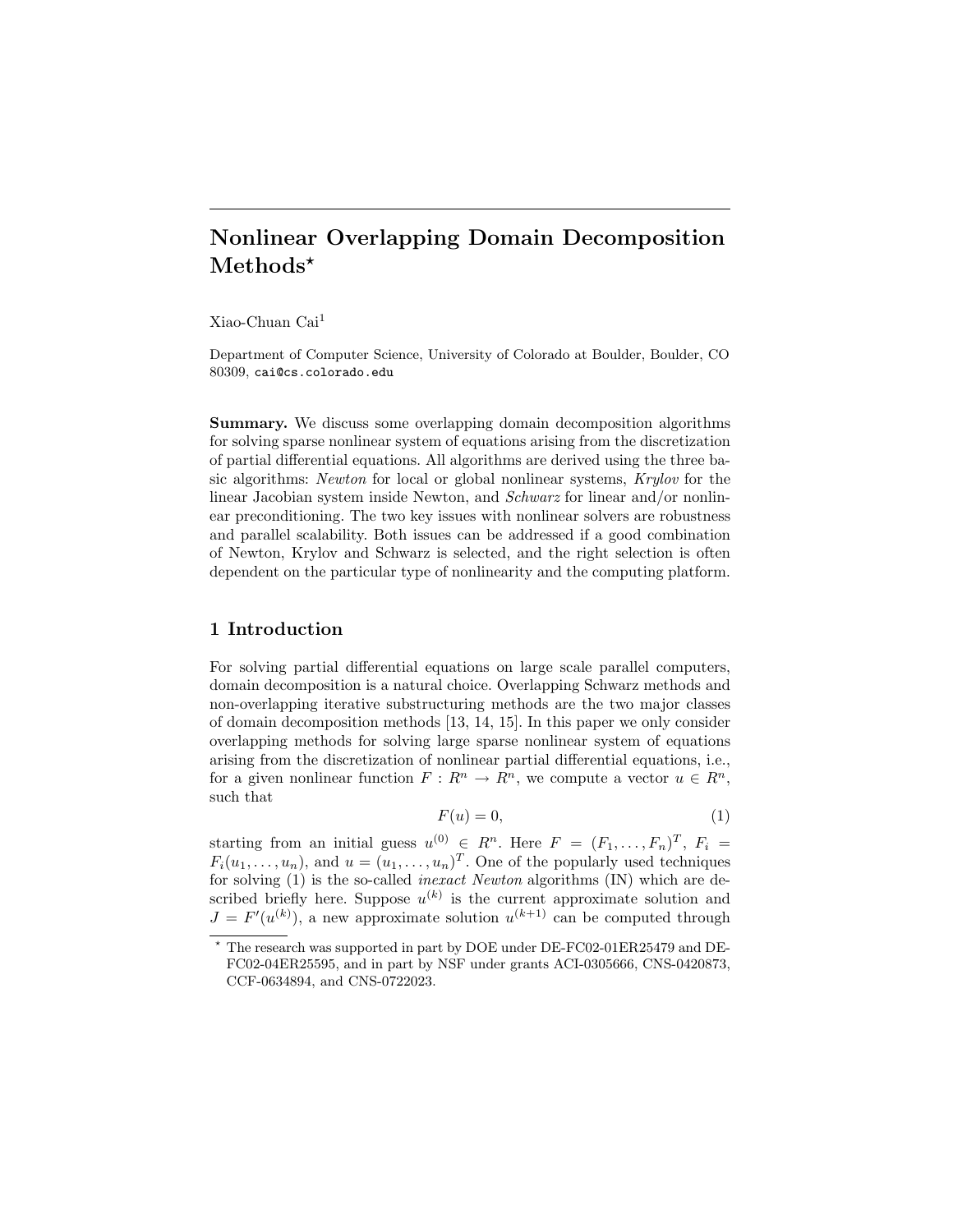the following steps: first find an inexact Newton direction  $p^{(k)}$  by solving the Jacobian system

$$
Jp^{(k)} = F(u^{(k)})
$$
 (2)

such that  $||F(u^{(k)}) - Jp^{(k)}|| \leq \eta_k ||F(u^{(k)})||$ , then compute the new approximate solution

$$
u^{(k+1)} = u^{(k)} - \lambda^{(k)} p^{(k)}.
$$
\n(3)

Here  $\eta_k \in [0,1)$  is a scalar that determines how accurately the Jacobian system needs to be solved using, for example, Krylov subspace methods.  $\lambda^{(k)}$  is another scalar that determines the step length in the selected inexact Newton direction. Sometimes when  $J$  is not explicitly available, one can use the matrixfree version [11]. IN has several well-known features.

- (a) Fast convergence. If the initial guess is close enough to the desired solution then the convergence is very fast (quadratic) provided that the  $\eta_k$ 's are sufficiently small.
- (b) Non-robustness. The convergence, or fast convergence, happens only if a good initial guess is available. Generally it is difficult to obtain such an initial guess especially for nonlinear equations that have unbalanced nonlinearities [12]. The step length  $\lambda^{(k)}$  is often determined by the components with the strongest nonlinearities, and this may lead to an extended period of stagnation in the nonlinear residual curve. We say that the nonlinearities are "unbalanced" when  $\lambda^{(k)}$ , in effect, is determined by a subset of the overall degrees of freedom.
- (c) Scalability. The parallel scalability of the method is mostly determined by how the Jacobian system (2) is solved.

There are a number of strategies [7, 8, 10], such as linesearch, trust region, continuation or better ways to choose the forcing term, to make the algorithm more robust or converge faster, however, these strategies are all based on certain global knowledge of  $F$  or  $J$ . In other words, all equations in the system are treated equally as if they were some of the worst equations in the system. Other ways to look at the global nature of IN are

- (d) To advance from  $u^{(k)}$  to  $u^{(k+1)}$ , all n variables and equations need to be updated even though in many situations  $n$  can be very large, but only a small number of components of  $u^{(k)}$  receive significant updates.
- (e) If a small number of components of the initial guess  $u^{(0)}$  are not acceptable, the entire  $u^{(0)}$  is declared bad.
- (f) There are two global control variables  $\eta_k$  and  $\lambda^{(k)}$ . Any slight change of F may result in the change of  $\eta_k$  or  $\lambda^{(k)}$ , and any slight change of  $\eta_k$  or  $\lambda^{(k)}$  may result in some global function evaluations and/or the solving of global Jacobian systems. For example, if the search direction  $p^{(k)}$  has one unacceptable component, then the entire steplength is reduced.

Note that these global operations can be expensive when  $n$  is large and when the number of processors is large. Using domain decomposition methods, more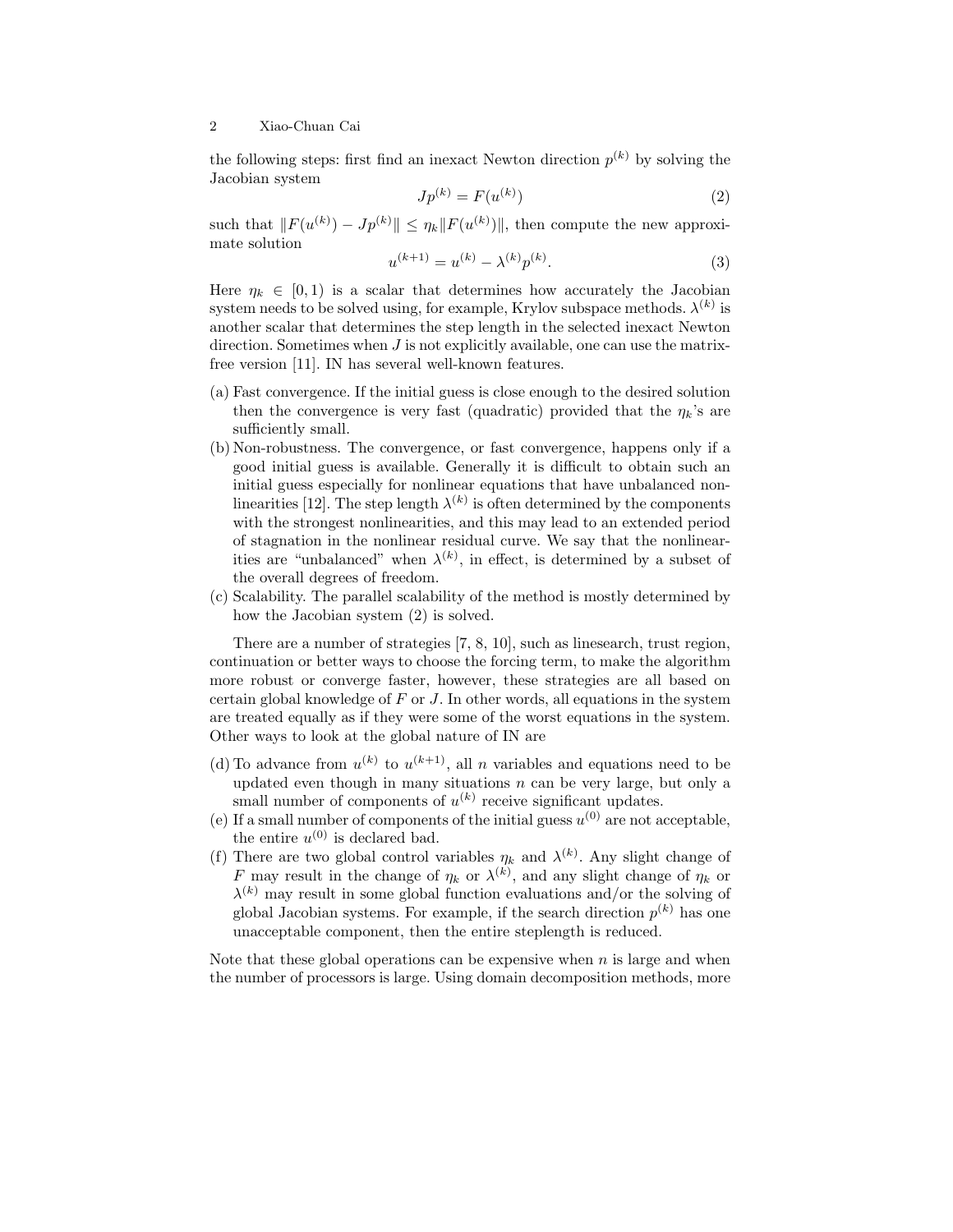localized treatments can be applied based on the location or the physical nature of the nonlinearities, and the number of global operations can be made small in some situations.

We should point out that the words "local" and "global" have different meanings in the context of domain decomposition methods [15] than in the context of nonlinear equation solvers [7], among others. In nonlinear solvers, "local" means a small neighborhood of the exact solution of the nonlinear system, and "global" means a relatively large neighborhood of the exact solution of the nonlinear system. In domain decomposition, "local" means some subregions in the computational domain and "global" means the whole computational domain.

All the algorithms to be discussed in the paper are constructed with a combination of the three basic techniques: Newton, Krylov and Schwarz. Newton is the basic nonlinear solver that is used for either the system defined on the whole space or some subspaces (subdomain subspace or coarse subspace). Krylov is the basic linear solver that is used inside a Newton solver. Schwarz is a preconditioner for either the linear or the nonlinear solver. Many algorithms can be derived with different combinations of the three basic algorithms. For a given class of problems and computing platform, a special combination might be necessary in order to obtain the best performance. The three basic algorithms are all well understood individually, however, the construction of the best combination remains a challenge. The same can be said for the software. All software components are readily available in PETSc [1], but some of the advanced combinations have to be programmed by the user.

We next define (informally) some notations for describing domain decomposition methods.  $u$  is understood as a discrete (or coefficients of a finite element) function defined on the computational domain  $\Omega$  which is already partitioned into a set of subdomains  $\{\Omega_1^{\delta}, \cdots, \Omega_N^{\delta}\}\$ . Here  $\Omega_i^{\delta}$  is an  $\delta$ -extension of  $\Omega_i$ , and the collection of  $\{\Omega_i\}$  is a non-overlapping partition of  $\Omega$ . We define  $R_i^{\delta}$  as a restriction operator associated with  $\Omega_i^{\delta}$  and  $R_i^0$  as the restriction operator associated with  $\Omega_i$ . We denote  $u_{\Omega_i^{\delta}}$  as the restriction of u on  $\Omega_i^{\delta}$ , and  $u_{\partial \Omega_i^{\delta}}$  as the restriction of u on the "boundary" of  $\Omega_i^{\delta}$ . Here we use the word "domain" to denote the mesh points in the interior of the domain and "boundary" to denote the mesh points on the boundary of the domain. Similarly, we may restrict the nonlinear function to a subdomain, such as  $F_{\Omega_i^{\delta}}$ . For boundary value problems considered in this paper, we assume

$$
F_{\Omega_i^{\delta}}(u) = F_{\Omega_i^{\delta}}(u_{\Omega_i^{\delta}}, u_{\partial \Omega_i^{\delta}}).
$$

That is to say that there are no "global equations" in the system that may couple the equations defined at a mesh point to equations defined outside a small neighborhood.

The rest of the paper is organized as follows. In Section 2, we discuss the most popular overlapping nonlinear domain decomposition method, Newton-Krylov-Schwarz algorithm, and in Sections 3-6, we discuss some more advanced nonlinear methods. Some final remarks are given in Section 7.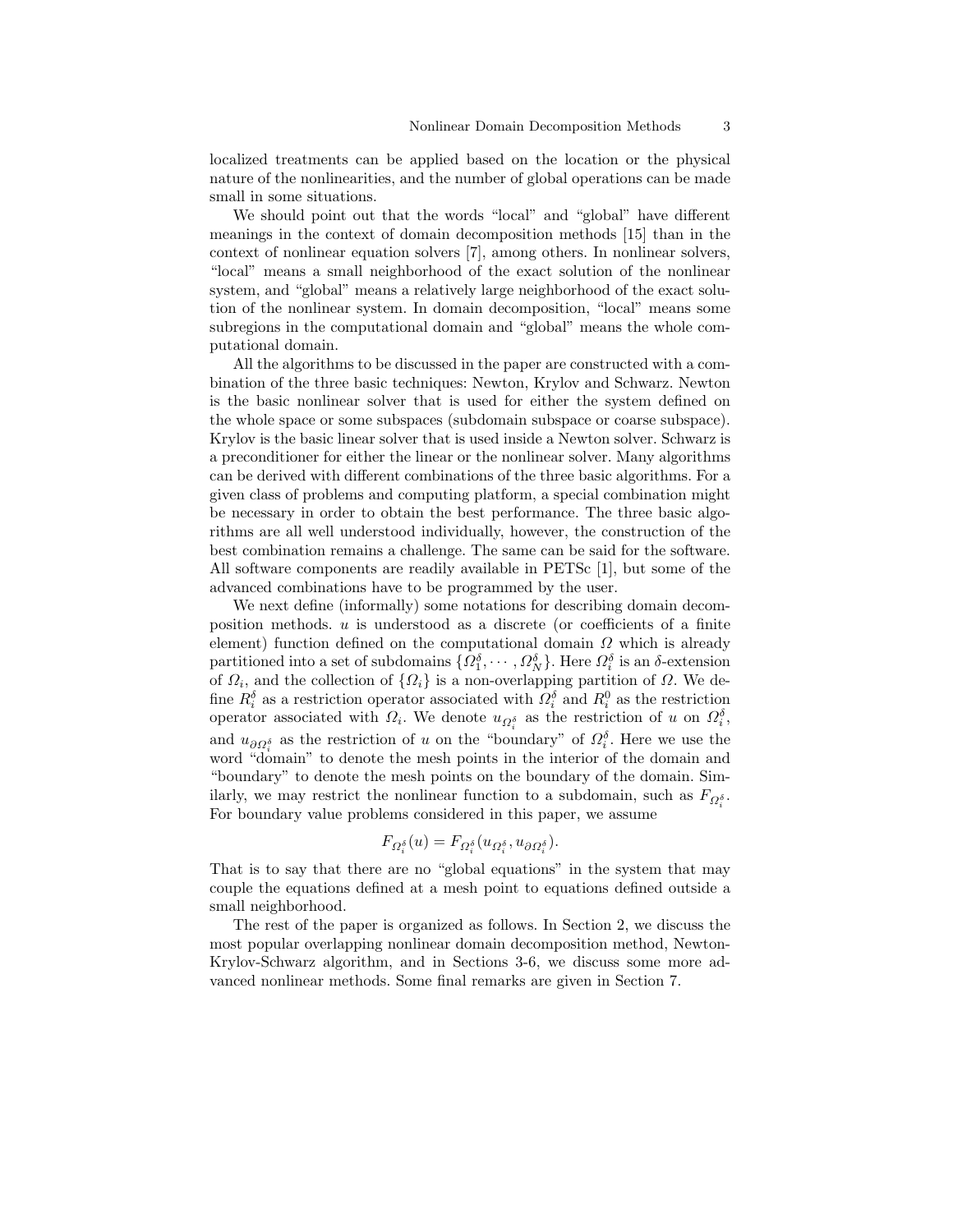#### 2 Newton-Krylov-Schwarz algorithms

Newton-Krylov-Schwarz (NKS) is simply the application of a linear Schwarz preconditioner for solving the Jacobian equation (2) in the inexact Newton algorithm [2, 3]. Depending on what type of Schwarz preconditioner is used (additive, multiplicative, restricted, one-level, two-level, etc), there are several NKS algorithms. Let us define the subdomain preconditioners as

$$
J_i = R_i^{\delta} J (R_i^{\delta})^T, \quad i = 1, \dots, N,
$$

then the additive Schwarz preconditioner can be written as

$$
M_{AS}^{-1} = \sum_{i=1}^{N} (R_i^{\delta})^T J_i^{-1} R_i^{\delta}.
$$

Because of its simplicity, NKS has become one of the most popular domain decomposition methods for solving nonlinear PDEs and is the default nonlinear solver in PETSc [1]. The nonlinear properties of NKS are exactly the same as that of inexact Newton. For example, the initial guess has to be sufficiently close to the solution in order to obtain convergence, and fast convergence can be achieved when the nonlinearity is well balanced. NKS addresses the scalability issue (c) of IN well, but not the other issues (a, b, d-f).

# 3 The classical Schwarz alternating algorithms

Let  $(u_{\Omega^{\delta}}^{(0)}$  $\overline{\Omega_1^{\delta}}, \ldots, \overline{\mathcal{U}}_{\Omega_{\Lambda}^{\delta}}^{(0)}$  $\mathcal{Q}_{N}^{(0)}$  be the initial guess for all subdomains. The classical Schwarz alternating algorithm (SA) can be described as follows:

$$
k = 1, \ldots, \text{ till convergence condition is satisfied}
$$
  
\n
$$
i = 1, \ldots, N
$$
  
\n
$$
\text{define } u_{\partial \Omega_i^{\delta}}^{(k)} \text{ using } \{u_{\Omega_j^{\delta}}^{(k-1)}, 1 \le j \le N\} \text{ or } \{u_{\Omega_j^{\delta}}^{(k)}, 1 \le j < i\}
$$
  
\n
$$
\text{compute } u_{\Omega_i^{\delta}}^{(k)} \text{ by solving } F_{\Omega_i^{\delta}}(u_{\Omega_i^{\delta}}^{(k)}, u_{\partial \Omega_i^{\delta}}^{(k)}) = 0.
$$

The algorithm doesn't belong to the class of IN algorithms and, in general, not share properties (a-f). The method is usually not used by itself as a nonlinear solver because of its slow convergence, but in some cases when the nonlinearities are isolated within some of the subdomains, the method can be a good alternative to IN. Note that SA doesn't involve any global operations.

# 4 Nonlinear additive Schwarz preconditioned inexact Newton algorithms

The basic idea of nonlinearly preconditioned inexact Newton algorithms ([4, 9) is to find the solution  $u \in \mathbb{R}^n$  of (1) by solving an equivalent system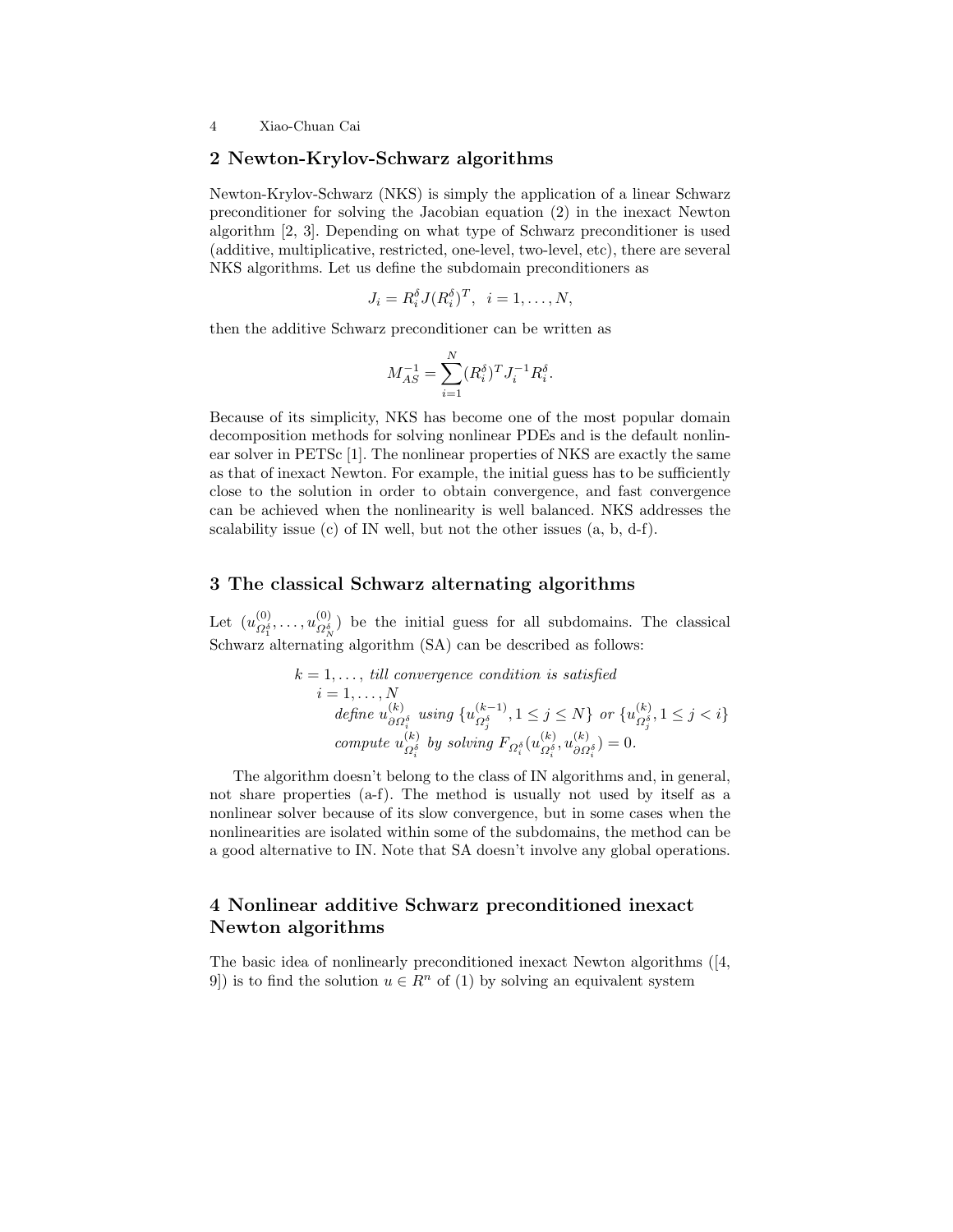Nonlinear Domain Decomposition Methods 5

$$
\mathcal{F}(u) = 0\tag{4}
$$

using IN. Systems  $(1)$  and  $(4)$  are said to be equivalent if they have the same solution. For any given  $v \in \mathbb{R}^n$ , we define a subdomain projection  $T_i(v)$ , which is a function with support in  $\Omega_i^{\delta}$ , as the solution of the following subspace nonlinear system

$$
F_{\Omega_i^{\delta}}(v - T_i(v)) = 0,
$$

for  $i = 1, \ldots, N$ . Then a nonlinearly preconditioned function is defined as

$$
\mathcal{F}(u) = \sum_{i=1}^{N} T_i(u).
$$

It can be shown that, under certain conditions, for this particular  $\mathcal{F}$ , (1) and (4) offer the same solution subject to the error due to different stopping conditions and preconditioners. This algorithm is often referred to as the additive Schwarz preconditioned inexact Newton algorithm (ASPIN). Sometimes we call it a left preconditioned IN because in the linear case (i.e.,  $F(u) = Ju - b$ )  $\mathcal{F}(u) = \left(\sum_{i=1}^N (R_i^{\delta})^T J_i^{-1} R_i^{\delta}\right) (Ju - b).$ 

When using IN to solve (4), the Jacobian of  $\mathcal F$ , or its approximation, is needed. Because of the special definition of the function  $\mathcal F$ , its Jacobian can only be given as the sum of matrix-vector products and the explicit elements of  $\mathcal{F}'$  are not available.

It is known that for left preconditioned linear iterative methods, the stopping condition is often influenced by the preconditioner. The impact of the preconditioner on the stopping condition can be removed if the preconditioner is applied to the right. Unlike linear preconditioning, the switch from left to right is not trivial in the nonlinear case. A right nonlinear preconditioner will be discuss in a later section of the paper.

#### 5 Nonlinear elimination algorithms

The nonlinear elimination algorithm (NE) was introduced in [12] for nonlinear algebraic systems with local high nonlinearities. It was not introduced as a domain decomposition method, but we include it in the paper because it is the main motivation for the algorithm to be discussed in the next section. Suppose that the function F is more nonlinear in the subdomain  $\Omega_i^{\delta}$ , then we can eliminate all unknowns in this particular subdomain and let Newton work on the rest of the variables and equations. Let  $y = u|_{\Omega_i^{\delta}}$  and  $x = u|_{\Omega \setminus \Omega_i^{\delta}}$ , then using the implicit function theorem, under some assumptions, we can solve for  $y$  in terms of  $x$ ; i.e., solve

$$
F_{\Omega_i^{\delta}}(x,y) = 0
$$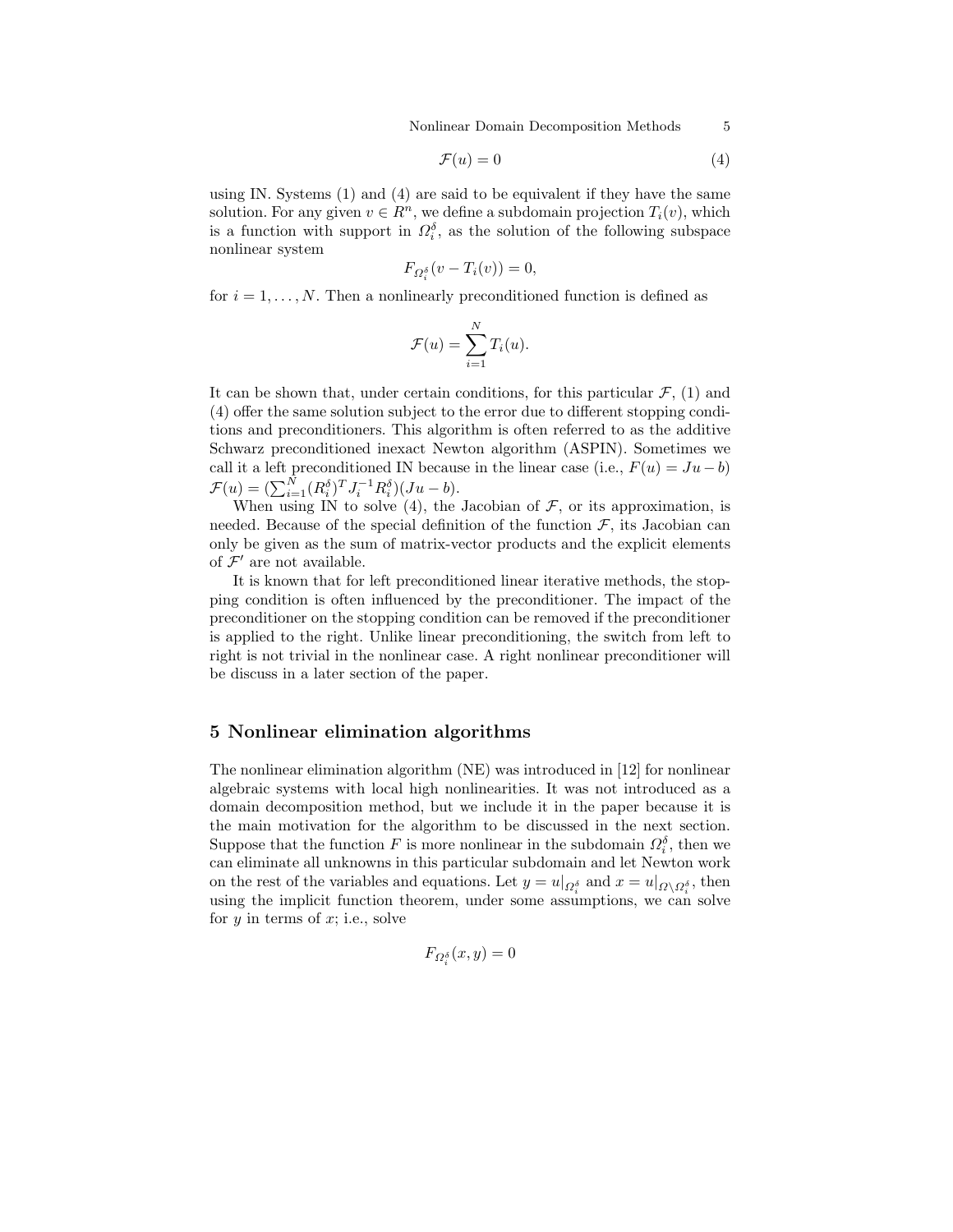for y, which symbolically equals to  $y = F^{-1}_{\Omega_i^{\delta}}(x)$ . After the elimination, we can use the regular Newton method for the rest of the system which is more balanced, at least in theory,

$$
F_{\varOmega\backslash\varOmega_{i}^{\delta}}\left(x,F_{\varOmega_{i}^{\delta}}^{-1}(x)\right)=0.
$$

The algorithm has some obvious advantages. We mention some of its disadvantages as a motivation for the algorithm to be discussed in the next section. In practice, it is often difficult to tell which components are more nonlinear than the others, and the situation may change from iteration to iteration. The algorithm may introduce sharp jumps in the residual function near the interface of  $x$  and  $y$ . Such jumps may lead to slow convergence or divergence. Some improved versions are given in [6]. In the next section, we combine the ideas of ASPIN and NE into a right preconditioned Newton method.

#### 6 Nonlinear restricted additive Schwarz algorithms

In [5], a right preconditioned inexact Newton algorithm was introduced as follows: Find the solution  $u \in R^n$  of (1) by first solving a preconditioned nonlinear system

$$
F(G(v)) = 0
$$

for v, and then obtain  $u = G(v)$ . For any given  $v \in R<sup>n</sup>$ , we define a subdomain projection  $T_i(v)$ , which is a function with support in  $\Omega_i^{\delta}$ , as the solution of the following subspace nonlinear system

$$
F_{\Omega_i^{\delta}}(v+T_i(v))=0,
$$

for  $i = 1, \ldots, N$ . Then the nonlinear preconditioning function is defined as

$$
G(v) = v + \sum_{i=1}^{N} R_i^0 T_i(v).
$$

Here the non-overlapping restriction operator  $R_i^0$  effectively removes the sharp jumps on the interfaces of the overlapping subdomains. In the linear case

$$
G(v) = v - \left(\sum_{i=1}^{N} (R_i^0)^T J_i^{-1} R_i^{\delta}\right) (Jv - b),
$$

which can be regarded as a restricted additive Schwarz preconditioned Richardson method.

This preconditioner doesn't have to be applied at every outer Newton iteration. It is used only when some local high nonlinearities are sensed, somehow. Below we describe the overall algorithm (NKS-RAS). The goal is to solve equation (1) with a given initial guess  $u^{(0)}$ . Suppose  $u^{(k)}$  is the current solution.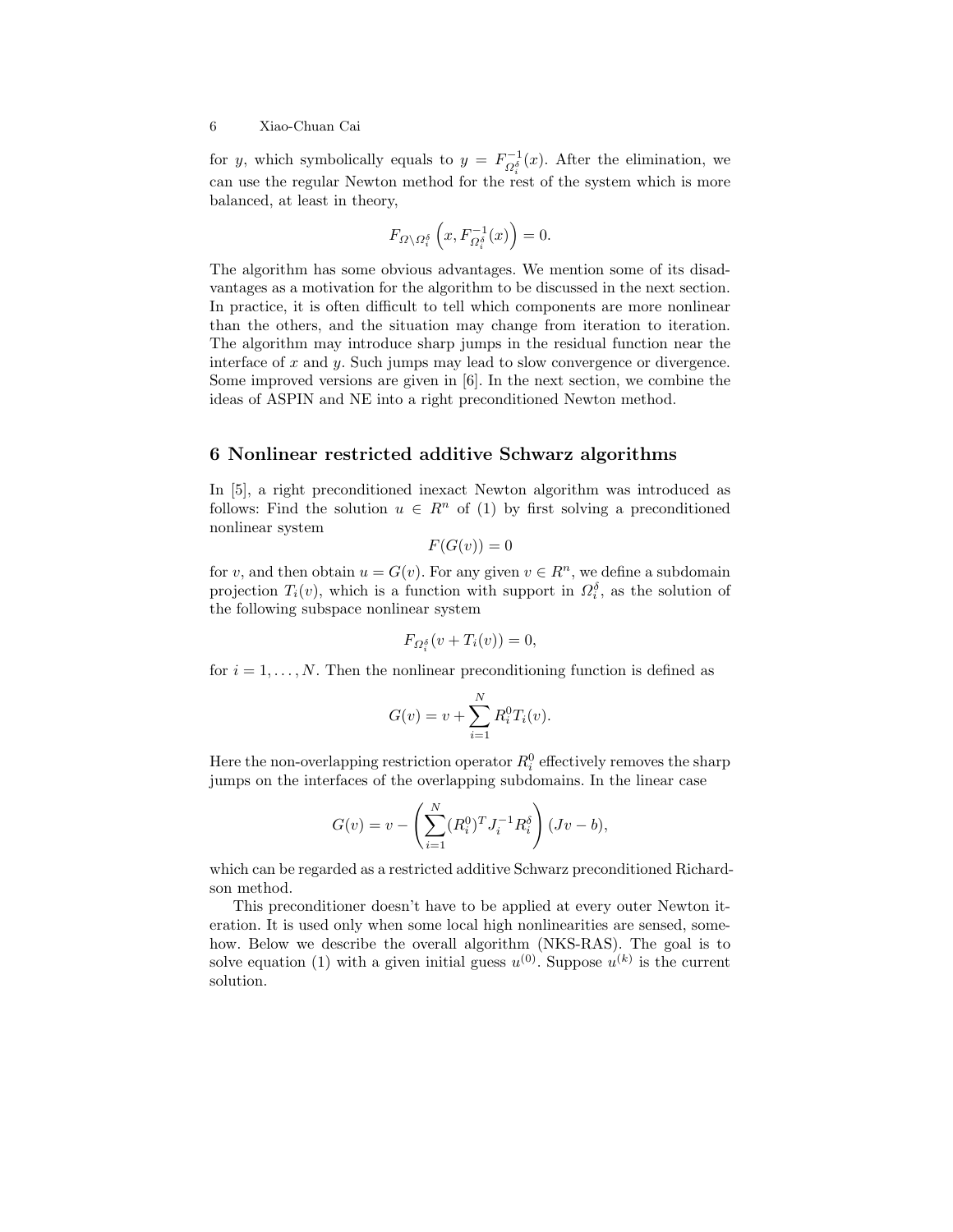Step 1 (The Nonlinearity Checking Step): Check local and global stopping conditions.

- If the global condition is satisfied, stop.
- If local conditions indicate that nonlinearities are not balanced, go to Step 2.
- If local conditions indicate that nonlinearities are balanced, set  $\tilde{u}^{(k)} =$  $u^{(k)}$ , go to Step 3.

Step 2 (The RAS Step): Solve local nonlinear problems on the overlap- $\emph{ping subdomains to obtain the subdomain corrections} \emph{T}_i(u^{(k)})$ 

$$
F_{\Omega_i^{\delta}}\left(u^{(k)} + T_i(u^{(k)})\right) = 0, \quad \text{for } i = 1, \cdots, N.
$$

Drop the solution in the overlapping part of the subdomain and compute the global function  $G(u^{(k)})$  and set

$$
\tilde{u}^{(k)}=G\left(u^{(k)}\right).
$$

Go to Step 3.

Step 3 (The NKS Step): Compute the next approximate solution  $u^{(k+1)}$ by solving the following system

 $F(u) = 0$ 

with one step of NKS using  $\tilde{u}^{(k)}$  as the initial guess. Go to Step 1.

The nonlinearity checking step is important. However, we only have a few ad hoc techniques such as computing the residual norm subdomain by subdomain (or field by field in the case of multi-physics applications). If some of the subdomain (or sub-field) norms are much larger than for other subdomains, we label these subdomains as highly nonlinear subdomains and proceed with the RAS elimination step. Otherwise, when the nonlinearity is more or less balanced we bypass the RAS step and go directly to the global NKS step. The subdomain nonlinear systems in Step 2 do not need to be solved very accurately since the solutions are used only to construct an initial guess for Step 3. In NKS-RAS, a nonlinear system is set up on each subdomain, but in practice, not all subdomain nonlinear problem needs to be solved. In the nottoo-nonlinear regions, the solver may declare to have converged in 0 iteration.

### 7 Concluding remarks

In this paper, we have given a quick overview of overlapping domain decomposition methods for solving nonlinear partial differential equations. The two key issues of nonlinear methods are robustness and scalability. Both issues